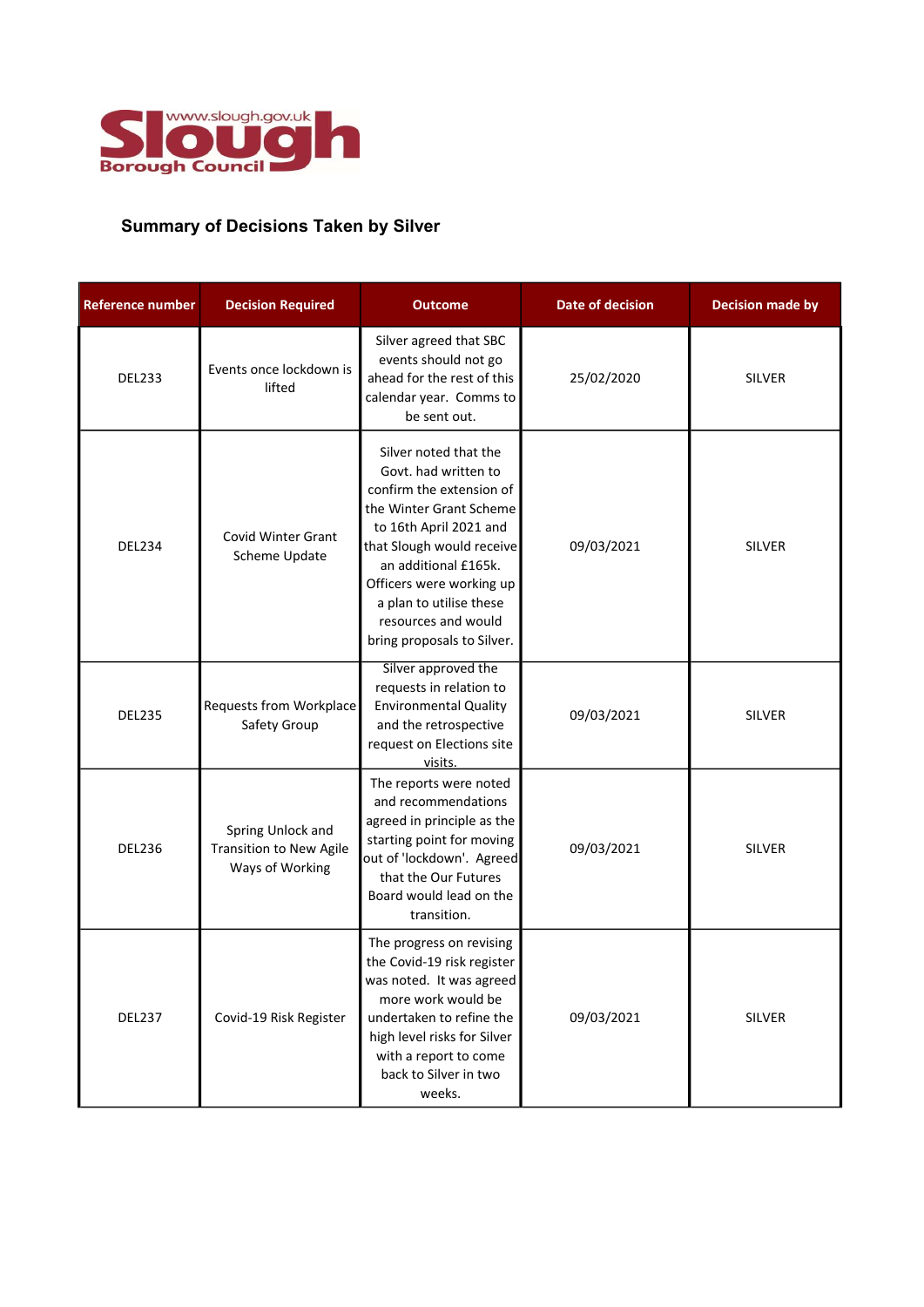| <b>DEL238</b> | <b>Polling Station locations</b><br>for elections on 6th May<br>2021 | The proposed list of<br>changes to polling<br>stations was noted. The<br>Returning Officer would<br>make the final decision on<br>polling stations.                                                                                                                                                                                                                                 | 09/03/2021 | <b>SILVER</b> |
|---------------|----------------------------------------------------------------------|-------------------------------------------------------------------------------------------------------------------------------------------------------------------------------------------------------------------------------------------------------------------------------------------------------------------------------------------------------------------------------------|------------|---------------|
| <b>DEL239</b> | Covid Information<br><b>Officers</b>                                 | Option 2 of the report<br>was agreed to extend the<br>project until 30th June at<br>current staffing levels (16<br>Covid Officers and 1<br>Project Leader) with the<br>option of reducing to 8 in<br>June and extending for a<br>further month to the end<br>of July.                                                                                                               | 09/03/2021 | <b>SILVER</b> |
| <b>DEL240</b> | <b>Requests from Workplace</b><br>Safety Group                       | Recommendation agreed<br>re Paediatric first aid<br>training.                                                                                                                                                                                                                                                                                                                       | 16/03/2021 | <b>SILVER</b> |
| <b>DEL241</b> | <b>SMP Spare Furniture</b>                                           | Recommendation agreed<br>for strategy for recycling<br>and disposing of spare<br>furniture at SMP.                                                                                                                                                                                                                                                                                  | 16/03/2021 | <b>SILVER</b> |
| <b>DEL242</b> | SBC Covid-19 Community<br>Response call centre                       | Recommendation agreed<br>to transfer community<br>response calls to SBC call<br>centre in view of<br>substantially lower call<br>volumes. Silver recorded<br>their thanks to the<br>community response<br>team for their exceptional<br>work.                                                                                                                                       | 16/03/2021 | <b>SILVER</b> |
| <b>DEL243</b> | National Day of Reflection<br>- 23rd March                           | Silver agreed the<br>approach to be taken to<br>the National Day of<br>Reflection which would<br>include sending comms re<br>the minutes silence,<br>include any relevant<br>information in social<br>media activity including to<br>thank staff and<br>volunteers, and support<br>any specific actions<br>agreed by services e.g.<br>where they had lost<br>colleagues to Covid-19 | 16/03/2021 | <b>SILVER</b> |
| <b>DEL244</b> | Report from Workplace<br>Safety Group, Elections<br>2021             | Recommendation agreed<br>• Election candidate<br>nominations: Democratic<br>Services                                                                                                                                                                                                                                                                                                | 23/03/2021 | SILVER        |